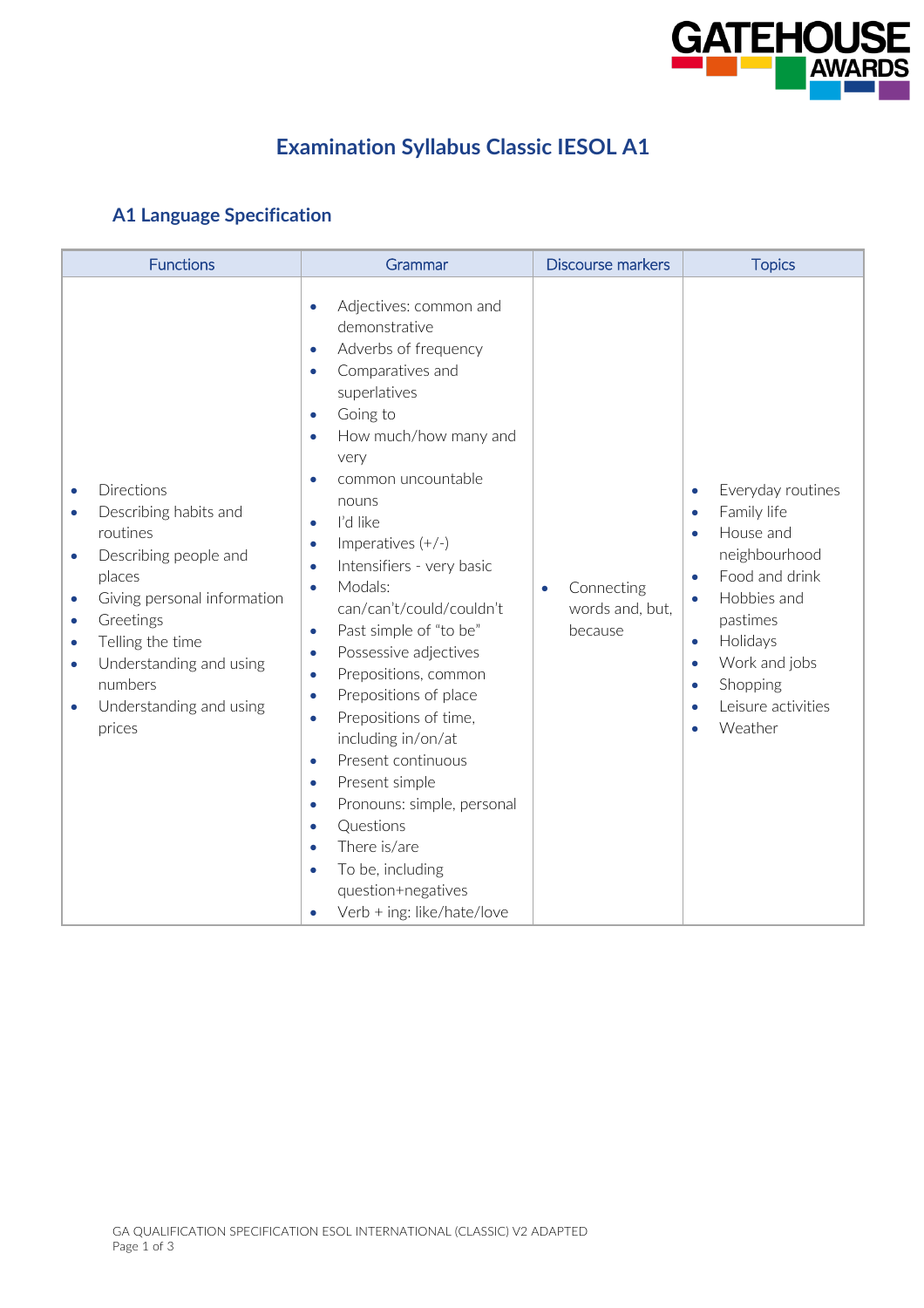

## **A1 Communicative Functions & Notions**

- Give personal information
- Ask for personal information
- Introduce family and close friends
- Tell the time/day
- Ask the time/day
- Express ability
- Enquire about ability
- Say when you do not understand
- Ask for clarification
- Check back
- Correct
- Spell words aloud
- Describe places and things
- Give information as part of a simple explanation
- Give single-step directions and instructions
- Make requests ask for directions
- Enquire about prices and quantities
- Make requests ask for something
- Make requests ask someone to do something
- Respond to a request
- Express likes and dislikes
- Express feelings
- Express wishes
- Express views
- Agree and disagree
- Apologise
- Express a preference
- Express thanks
- Greet
- Respond to greetings
- Describe health and symptoms
- Invite and offer
- Accept
- Decline
- Take leave